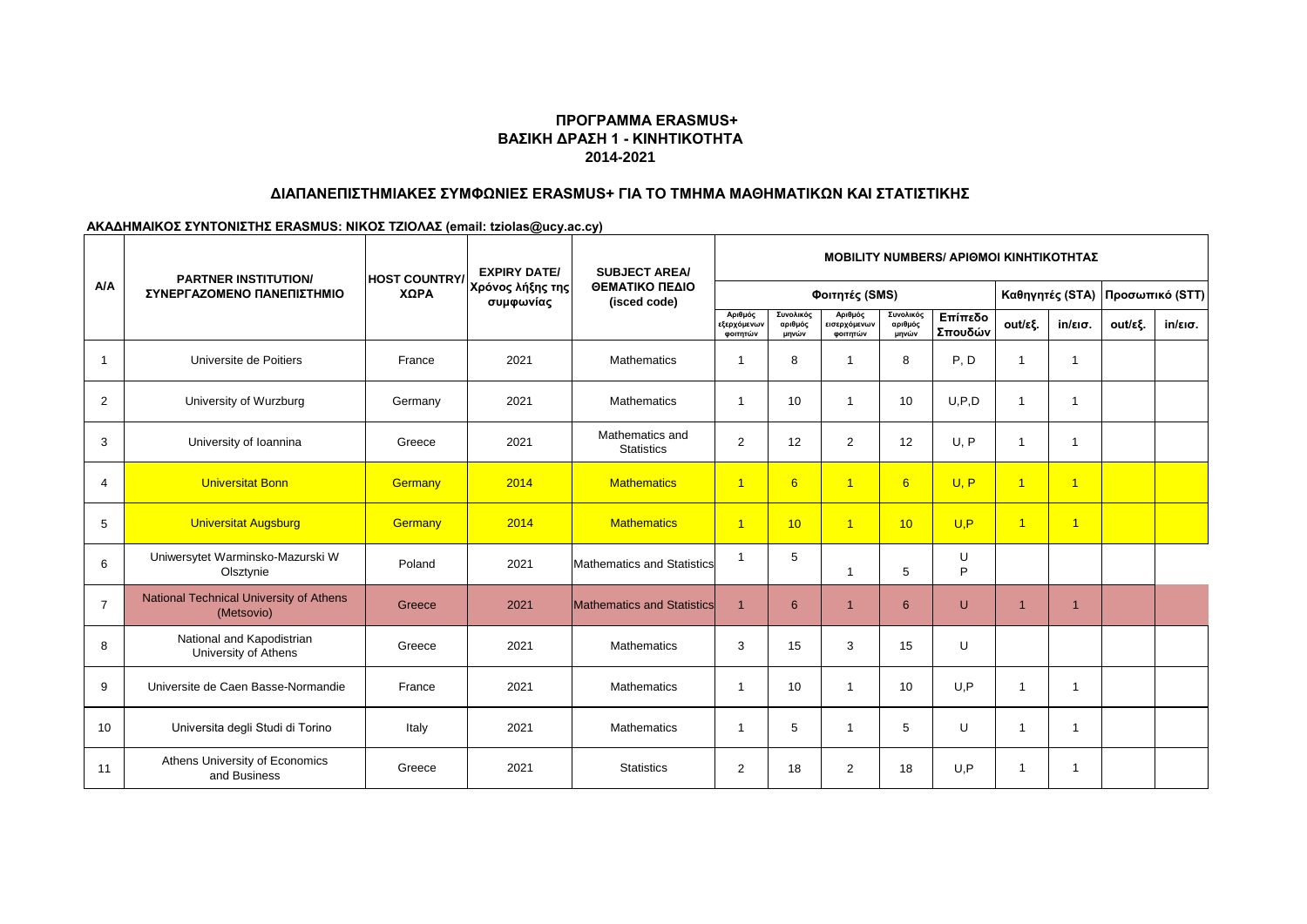# **ΒΑΣΙΚΗ ΔΡΑΣΗ 1 - ΚΙΝΗΤΙΚΟΤΗΤΑ 2014-2021 ΠΡΟΓΡΑΜΜΑ ERASMUS+**

### **ΔΙΑΠΑΝΕΠΙΣΤΗΜΙΑΚΕΣ ΣΥΜΦΩΝΙΕΣ ERASMUS+ ΓΙΑ ΤΟ ΤΜΗΜΑ ΜΑΘΗΜΑΤΙΚΩΝ ΚΑΙ ΣΤΑΤΙΣΤΙΚΗΣ**

**ΑΚΑΔΗΜΑΙΚΟΣ ΣΥΝΤΟΝΙΣΤΗΣ ERASMUS: ΝΙΚΟΣ ΤΖΙΟΛΑΣ (email: tziolas@ucy.ac.cy)**

|     | <b>PARTNER INSTITUTION/</b>                   | <b>HOST COUNTRY/</b> | <b>EXPIRY DATE/</b>           | <b>SUBJECT AREA/</b>                 | <b>MOBILITY NUMBERS/ APIOMOI KINHTIKOTHTAΣ</b> |                               |                                     |                               |                    |                |                         |                                 |                   |
|-----|-----------------------------------------------|----------------------|-------------------------------|--------------------------------------|------------------------------------------------|-------------------------------|-------------------------------------|-------------------------------|--------------------|----------------|-------------------------|---------------------------------|-------------------|
| A/A | ΣΥΝΕΡΓΑΖΟΜΕΝΟ ΠΑΝΕΠΙΣΤΗΜΙΟ                    | ΧΩΡΑ                 | Χρόνος λήξης της<br>συμφωνίας | ΘΕΜΑΤΙΚΟ ΠΕΔΙΟ<br>(isced code)       | Φοιτητές (SMS)                                 |                               |                                     |                               |                    |                |                         | Καθηγητές (STA) Προσωπικό (STT) |                   |
|     |                                               |                      |                               |                                      | Αριθμός<br>εξερχόμενων<br>φοιτητών             | Συνολικός<br>αριθμός<br>μηνών | Αριθμός<br>εισερχόμενων<br>φοιτητών | Συνολικός<br>αριθμός<br>μηνών | Επίπεδο<br>Σπουδών | out/εξ.        | $in/\epsilon$ ισ.       | out/εξ.                         | $in/\epsilon$ ισ. |
| 12  | University of Pireaus                         | Greece               | 2020                          | <b>Statistics</b>                    | $\overline{2}$                                 | 10                            | 2                                   | 10                            | U, D               | -1             |                         |                                 |                   |
| 13  | University of Crete                           | Greece               | 2021                          | <b>Mathematics</b>                   | 2                                              | 10                            | $\overline{2}$                      | 10                            | U                  | $\mathbf{1}$   | $\overline{\mathbf{1}}$ |                                 |                   |
| 14  | <b>Ludwig Maximilians Universitat Munchen</b> | Germany              | 2014                          | <b>Statistics</b>                    | $\overline{2}$                                 | 20                            | $\overline{2}$                      | 20                            | $\cup$             | $\overline{1}$ | $\blacktriangleleft$    |                                 |                   |
| 15  | <b>University of Patras</b>                   | Greece               | 2021                          | <b>Mathematics</b>                   | $\overline{2}$                                 | 12                            | $\overline{2}$                      | 12                            | U, P               | -1             | -1                      |                                 |                   |
| 16  | Blekinge Tekniska Hogskola                    | Sweden               | 2015                          | <b>Mathematics</b>                   | $\mathbf{1}$                                   | 5                             | $\overline{1}$                      | 5                             | P                  | -1             |                         |                                 |                   |
| 17  | University of Aegean                          | Greece               | 2021                          | <b>Mathematics &amp; Statistics</b>  | 3                                              | 18                            | 3                                   | 18                            | U, P, D            | $\mathbf{1}$   | -1                      |                                 |                   |
| 18  | Aristotle University of Thessaloniki          | Greece               | 2020                          | Mathematics and<br><b>Statistics</b> | $\overline{2}$                                 | 8                             | 2                                   | 8                             | U.P.D              | $\overline{1}$ | -1                      |                                 |                   |
| 19  | University of Rouen                           | France               | 2021                          | <b>Mathematics</b>                   | 3<br>3<br>3                                    | 30<br>30<br>30                | 3<br>3<br>3                         | 30<br>30<br>30                | U<br>P<br>D        | -1             |                         |                                 |                   |
| 20  | Universisty of L'Aquila                       | Italy                | 2021                          | <b>Mathematics</b>                   | 3<br>3<br>3                                    | 27<br>27<br>27                | 3<br>3<br>3                         | $\overline{27}$<br>27<br>27   | U<br>P<br>D        | -1             | $\overline{\mathbf{1}}$ |                                 |                   |
| 21  | <b>Stockholm University</b>                   | Sweden               | 2014/15 - 2016/17             | <b>Mathematics</b>                   | $\overline{2}$                                 | 10                            | 2                                   | 10                            | U.P.D              |                |                         |                                 |                   |